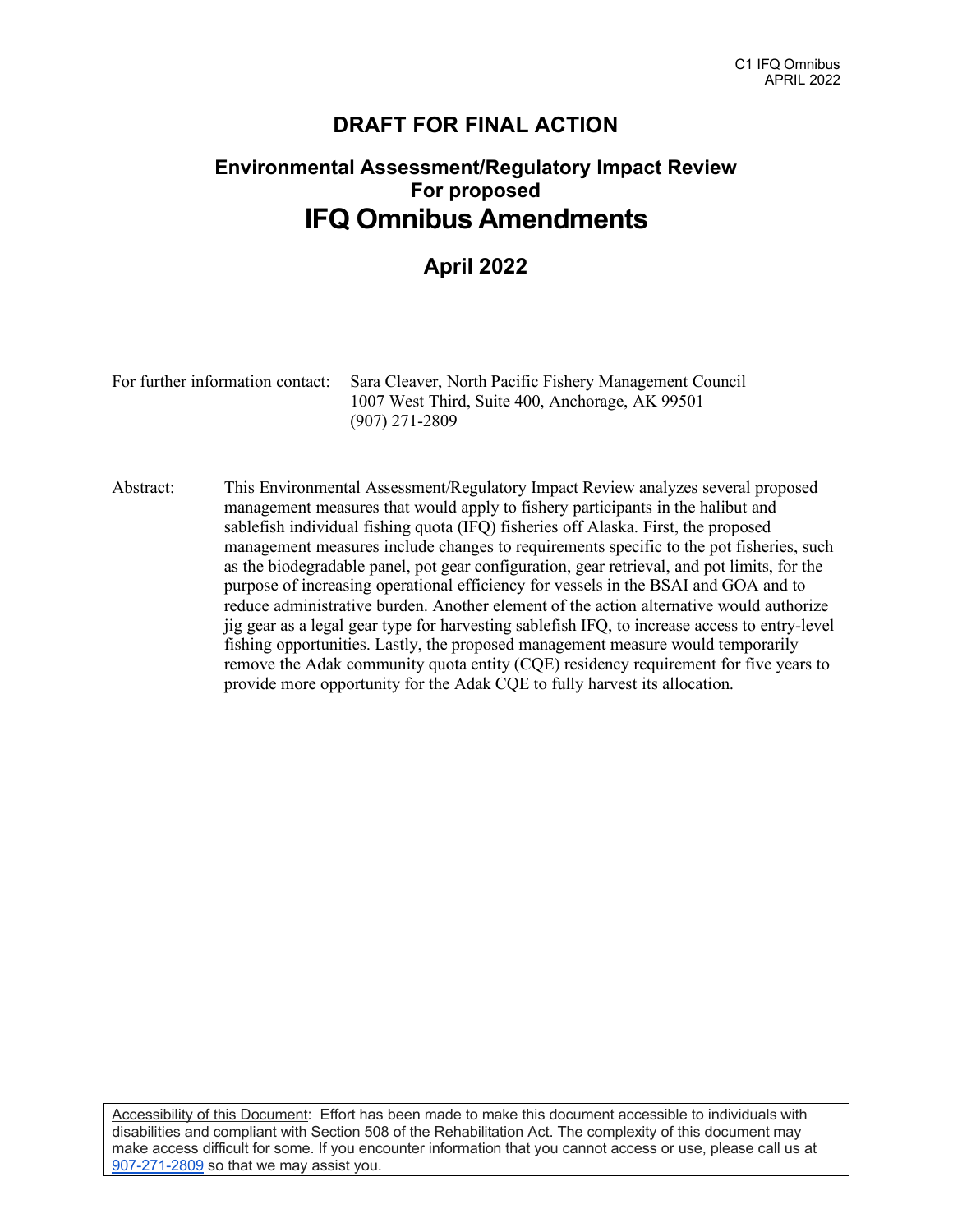# **Executive Summary**

This Environmental Assessment/Regulatory Impact Review analyzes several proposed management measures that would apply to fishery participants in the halibut and sablefish Individual Fishing Quota (IFQ) and Community Development Quota (CDQ) Programs off the coast of Alaska. The proposed management measures include changes to requirements specific to pots used to fish IFQ/CDQ, such as the biodegradable panel, tunnel opening size, gear retrieval, and pot limits. The purpose of these measures is to increase operational efficiency for vessels in the Bering Sea and Aleutian Islands (BSAI) and the Gulf of Alaska (GOA) and to reduce administrative burden. Another element of the action alternative would authorize jig gear as a legal gear type for harvesting sablefish IFQ in the GOA, and for harvesting sablefish IFQ/CDQ in the BSAI. This element is intended to increase access to entry-level fishing opportunities. The other proposed management measure would temporarily remove the Adak community quota entity (CQE) residency requirement for five years to provide more opportunity for the Adak CQE to fully harvest its allocation.

### **Purpose and Need**

In 20[1](#page-1-0)7, longline pots became a legal gear type for fishing sablefish in the GOA.<sup>1</sup> This action also required a vessel operator using longline pot gear in the GOA sablefish IFQ fishery to retain legal size (32 inches or greater) halibut caught incidentally if any IFQ permit holder on board has sufficient halibut IFQ pounds for the retained halibut for that halibut area. In 2020, the retention of halibut in pots was authorized in the BSAI,<sup>[2](#page-1-1)</sup> where using pots to harvest sablefish IFQ was already authorized. In the BSAI, retention of halibut in pots was not limited to incidentally caught halibut. These actions, described further in Section 1.2, afforded IFQ fishery participants the flexibility to use pot gear to fish for both IFQ halibut and sablefish; an important transition for many vessels and quota share (QS) holders to avoid killer and sperm whale depredation on hook and line (HAL) gear. Due to this regulatory flexibility, many IFQ participants in the GOA and BSAI have reconfigured their vessels or operations to use pot gear either instead of, or in addition to HAL gear. Other vessels continue to fish for IFQ sablefish and halibut with HAL gear, either because the benefits of using HAL continue to outweigh the costs of switching gear (some areas do not experience high levels of whale depredation and therefore HAL gear is more effective), or they may intend to switch gear types in the future but have not yet done so.

The analyses for the previous management changes referenced above (GOA Amendment 101 and BSAI Amendment 118) evaluated the potential socioeconomic and environmental impacts of a redistribution of effort from vessels using HAL gear to those using pot gear in the IFQ/CDQ fisheries. Since then, fishery participants have experimented with a variety of gear configurations and designs and increased their knowledge of how to improve harvesting efficiency for their operations. Testimony provided at the IFQ Committee, Advisory Panel, and Council meetings has identified the need for adjustments to management measure in the halibut and sablefish fisheries.

In April 2021, the Council adopted the following purpose and need statement to initiate this action.

*IFQ stakeholders, the IFQ Committee, and NMFS have identified regulatory revisions that could increase operational efficiency, reduce administrative burden, and clarify how harvesters can meet existing regulatory requirements. In addition, the Council is considering revisions to pot limits and gear tending restrictions also identified through the recent 3-year GOA sablefish pot review to determine whether they are serving their intended purpose.* 

<span id="page-1-0"></span><sup>1</sup> [81 FR 95435,](https://www.govinfo.gov/content/pkg/FR-2016-12-28/pdf/2016-31057.pdf) December 28, 2016; NPFMC 2016 (GOA Amendment 101)

<span id="page-1-1"></span><sup>&</sup>lt;sup>2</sup> [85 FR 840,](https://www.govinfo.gov/content/pkg/FR-2020-01-08/pdf/2019-27903.pdf) January 8, 2020; NPFMC 2019 (BSAI Amendment 118)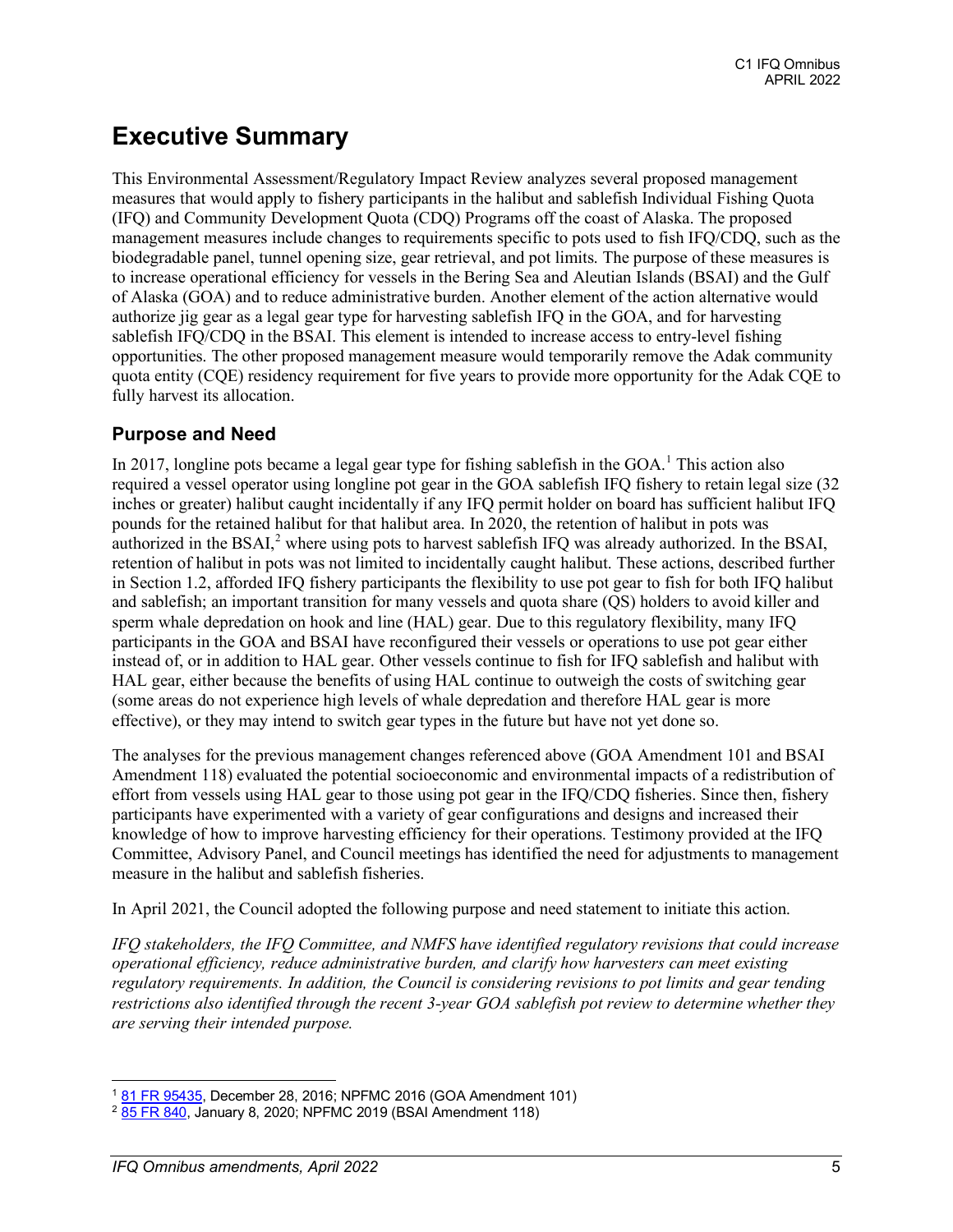*The Community Quota Entity (CQE) program was modified in 2014 to include the Aleutian Islands. This allowed the community of Adak to form a CQE and purchase halibut and sablefish quota. Since the implementation of the Aleutian Islands CQE in 2014, Adak has faced challenges being able to harvest its IFQ. The Council is considering temporarily broadening who is eligible to harvest IFQ held by the Adak CQE to provide more opportunities for more fully harvesting its allocation.*

### **Alternatives**

The Council adopted the following revised alternatives, elements, and options in October 2021. Additions to the April 2021 motion are shown in **bold underline** and deletions shown in strikethrough.

Alternative 1: No action

Alternative 2: Revise IFQ program regulations to the address the following regulatory clarifications

**Element 1:** Clarify that "slinky pots" are a legal gear for the IFQ fishery **and CDQ fisheries**, and revise regulations to allow the use of biodegradable twine in the door latch or pot tunnel.

**Element 2:** Remove buoy configuration, **radar reflector,** and flagpole requirements in regulation but retain "LP" marking requirement.

**Element 3:** Authorize jig gear as a legal gear type for the harvest of sablefish IFQ **and CDQ**.

**Element 4:** Revise the pot gear configuration requirements to remove the nine-inch maximum width of tunnel opening so it does not apply when a vessel **begins a trip with has-unfished** halibut IFQ onboard.

#### **Option: Remove the nine-inch maximum width of the tunnel opening for vessels targeting IFQ sablefish.**

**Element 5:** Pot Limits

Option 1: Change the Pot Limit for Western Yakutat and/or Southeast Outside to **Suboption a) 160 pots per vessel**  Suboption a**b**) 180 **200** pots per vessel Suboption b**c**) 300 pots per vessel

**Element 6:** Gear Retrieval requirements

Option 1: Remove the gear retrieval requirement Option 2: Modify the gear retrieval requirement to 7 days for all GOA areas Suboption: 3 days in SEO

Alternative 3: Remove Adak CQE residency requirement for a period of five years.

Note: Alternatives 2 and 3 are not mutually exclusive.

### **Comparison of Alternatives and Impacts**

The alternative and elements included in this action, while specific to the IFQ/CDQ Programs, can be logically grouped based on the directly regulated participants, and those who could potentially be affected by associated impacts. In analyzing the impacts of the alternatives, it is helpful to think of the alternatives and elements in the following ways: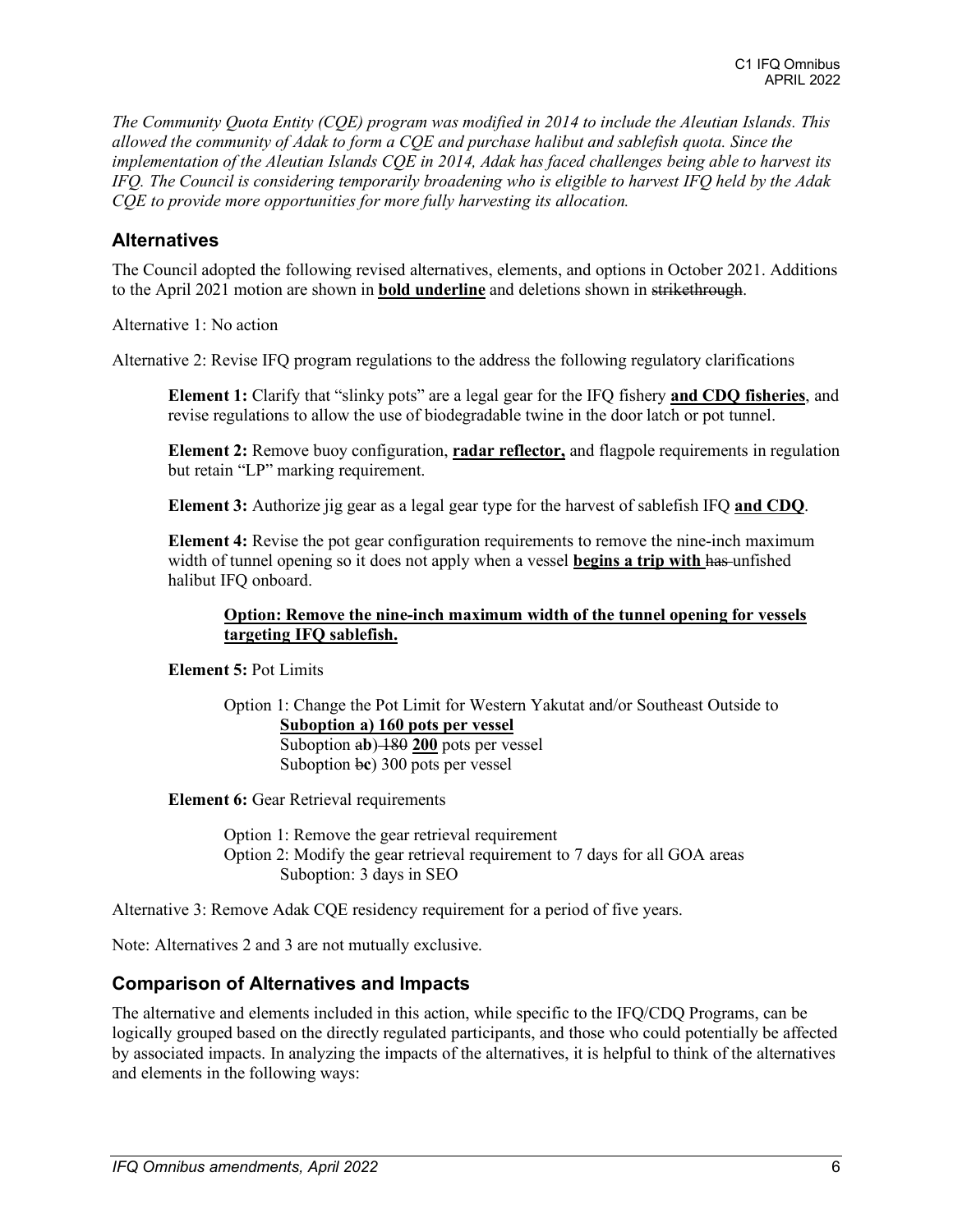*Alternative 1- status quo,* would maintain current gear requirements for participants who use pot gear to fish sablefish and halibut IFQ. This alternative would provide no additional flexibility in terms of specific gear configurations, pot limits, and gear retrieval requirements, which could hinder the ability of harvesters to efficiently harvest IFQ. Alternative 1 would also retain the status quo that jig gear is not authorized for the harvest of sablefish IFQ/CDQ, which offers less flexibility (when compared to Alternative 2) for IFQ holders to choose gear most suitable to their sablefish harvesting operations. Lastly, Alternative 1 would maintain the Adak CQE residency requirement and would require that an individual must have maintained domicile in Adak for 12 consecutive months to be an eligible community resident and receive QS from a CQE. Alternative 1 is further described in Section 2.1.

#### *Alternative 2 -Use of Pot Gear in IFQ Fishery (Elements 1, 2, 4, 5, 6)*

Elements 1, 2, 4, 5, and 6 under Alternative 2 are applicable to fishery participants using pots to harvest IFQ/CDQ. There exist several nuances regarding the way each element applies to each management area, and how the elements apply to fishing for sablefish or halibut IFQ (see Section 2.2 and Table 2-1). Element 1 and the option under Element 4 would apply to the GOA and BSAI, while Elements 2, 4, 5, and 6 would be specific to the GOA. These elements would provide increased operational flexibility for vessel operators using pot gear to fish for IFQ/CDQ sablefish and halibut. It is also expected that Elements 5 and 6 could increase the potential for gear conflicts between the pot and HAL fleets if vessels using pots to fish IFQ increase their footprint on the fishing grounds in the GOA. Alternatively, Section 4.7.5 explains how some of these elements could increase harvesting efficiency for some vessels in such a way that the amount of time pot gear is deployed on the fishing grounds could decrease. This could minimize the fishing footprint and ultimately minimize the likelihood of gear conflicts with HAL vessels. However, data are lacking to determine the likelihood of gear conflicts and magnitude of potential impacts, as the impacts are partially dependent upon fishing behavior, which can be difficult to predict. As described in Section 4.9, implementing elements that are consistent across areas could also improve enforceability and compliance. Environmental impacts of these elements (Section 5) mainly relate to potential changes in catch composition but are difficult to quantify based on limited data. Section 4.9 highlights some of the data collection and reporting difficulties regarding the use of pot gear in the IFQ fisheries, and potential avenues for navigating these challenges.

The action analyzed in this document provides additional flexibilities for harvesters fishing IFQ/CDQ with pot gear, in response to testimony and the experiences of fishery participants using pot gear thus far. Therefore, the analysis of Elements 1, 2, 4, 5, and 6 focuses on any incremental increase in the use of pot gear to harvest sablefish and halibut IFQ/CDQ that would occur as a result of this action when compared with the current status of regulations for pot gear used to fish IFQ/CDQ. The scope of this document is described further in Section 3.

#### *Alternative 2- Authorize jig gear for sablefish IFQ (Element 3)*

Alternative 2, Element 3 would authorize jig gear as a legal gear type for the harvest of sablefish IFQ in the GOA, and for the harvest of sablefish IFQ/CDQ in the BSAI. Similar to the other elements under Alternative 2, this element would offer increased flexibility for sablefish QS holders to harvest IFQ/CDQ in a way that is most effective for their operation. It is likely that impacts of this element would be limited to a small group of IFQ/CDQ holders.

For the purposes of decision-making, it is also important to consider how elements under Alternative 2 could cumulatively impact fishery participants and the environment. Section 4.7.6 highlights some scenarios that could occur if certain elements are selected together or separately, and the potential impacts that could result from these interactions.

*Alternative 3- Adak CQE Residency Requirement*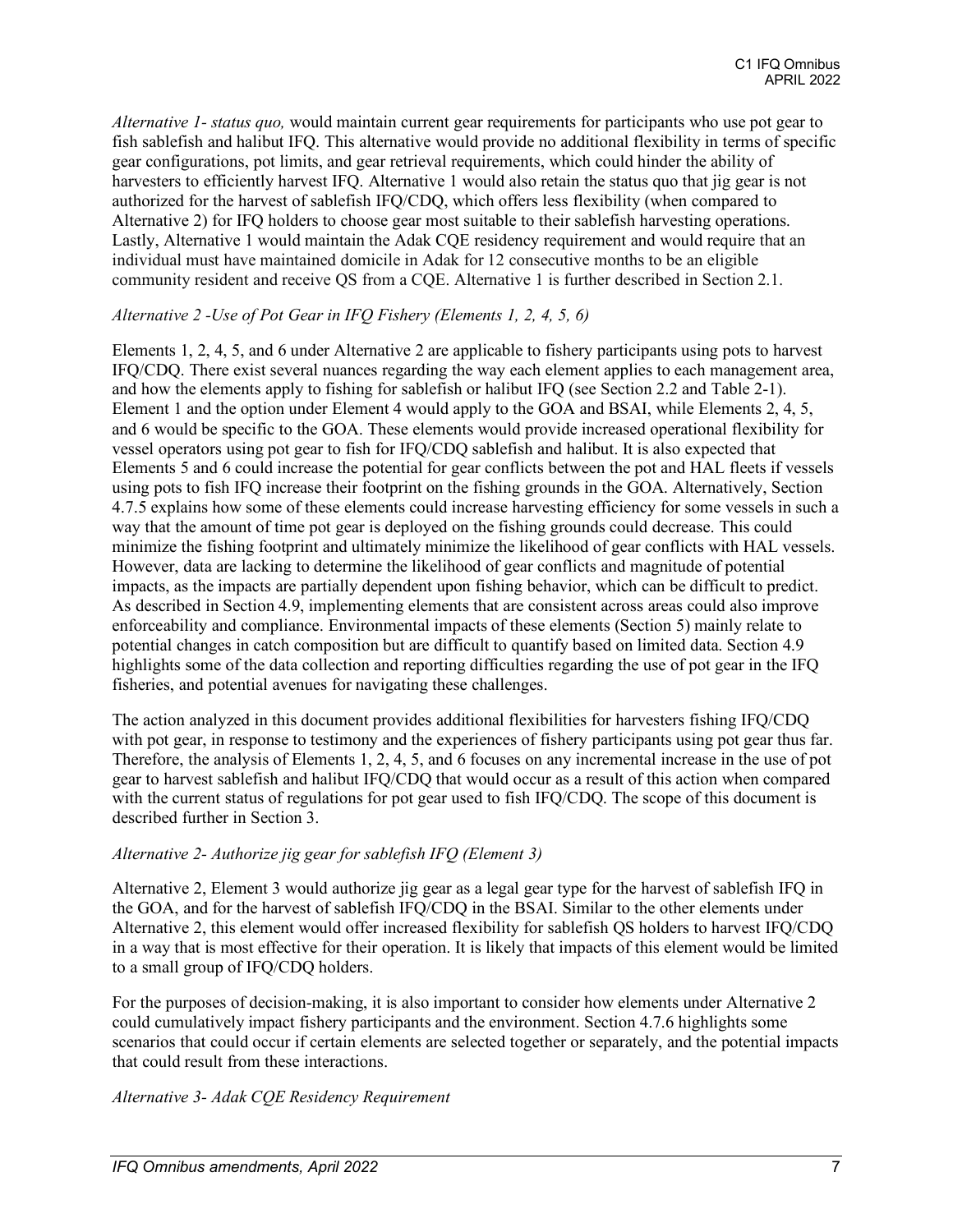Alternative 3 would allow Adak Community Development Corporation (ACDC), the non-profit who has purchased and holds halibut and sablefish IFQ for use by residents of Adak, to lease QS to non-residents on an annual basis for five years, in an effort to increase utilization of CQE-held quota and stimulate a stable fishing economy in the community.

Broadly, changes to the document from the October 2021 version include:

- Updates throughout the document to reflect Council's revisions to Alternatives and Elements (Sections 2.2 and 4.3)
	- o Inclusion of CDQ data
	- o Including the elimination of radar reflectors under Element 2
	- o Clarification on the scope of Element 4 and associated impacts
	- Changes to proposed pot limits under Element 5
- Additional information included from sablefish pot review (NPFMC 2021) on vessel size by area (Section 4.5.2)
- Additional clarification on the scope of analysis for Alternative 2 (Section 3)
- Addition of 2021 data as available
- Updates on monitoring, enforcement, and reporting from NMFS (Section 4.9)
- Description of affected small entities for Regulatory Flexibility Act (Section 4.9)
- Pacific Halibut Act Considerations (Section 6.2)
- National Environmental Policy Act (NEPA) Summary (Section 5.6)
- Consistency of the Alternatives with National Standards (Section 6.1)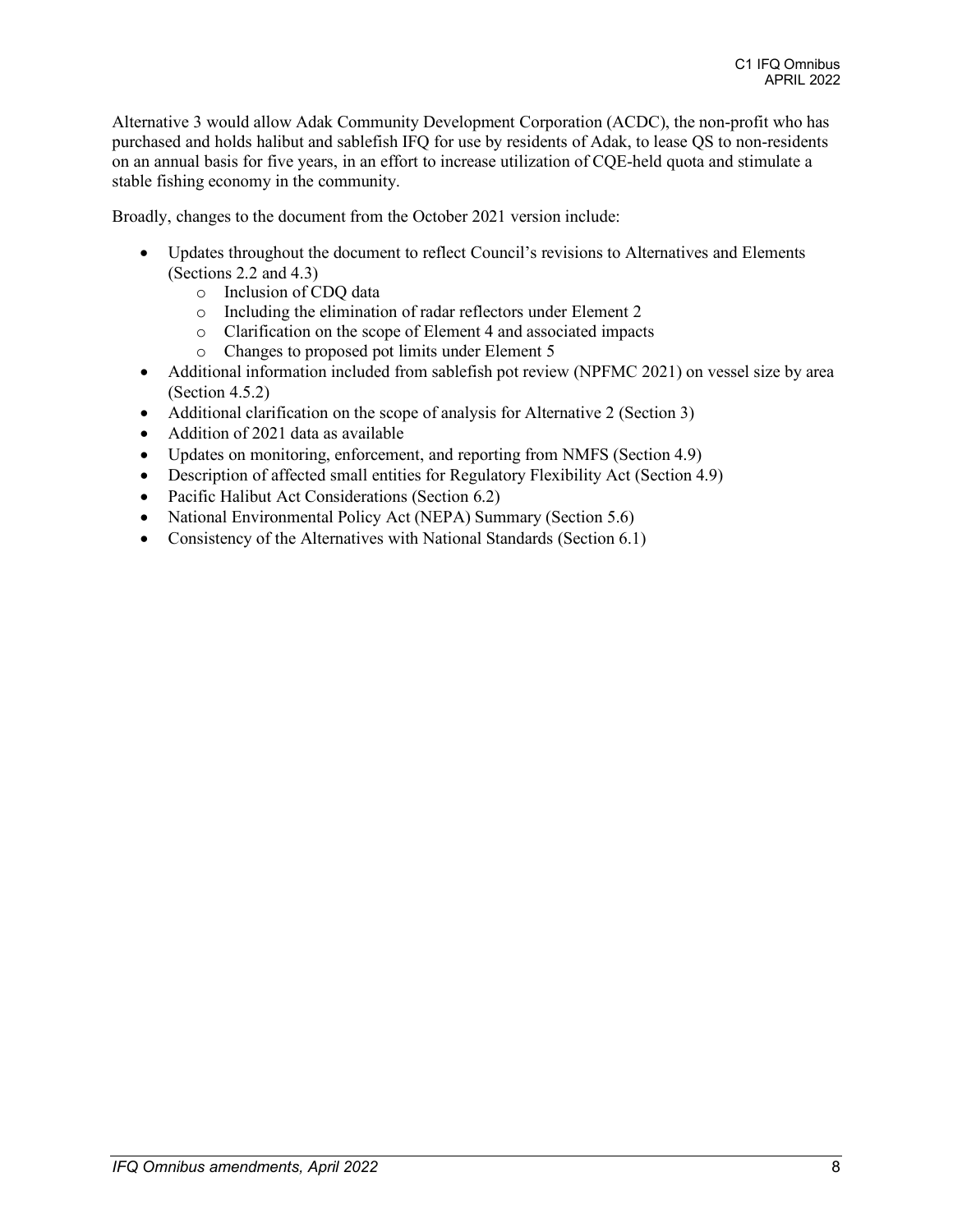## **4.9 Management, Monitoring, and Enforcement Considerations**

### **4.9.1 Alternative 2**

This section describes the management, monitoring, and enforcement considerations for each element of Alternative 2. This section also highlights challenges for regulatory changes and some of the current challenges with collecting survey and fishery-level data on tunnel shaped collapsible pots, herein referred to as "slinky pots" (refer to Section 4.5.2 for a description of this novel gear type).

#### *Regulatory considerations for Alternative 2*

The scope of regulatory changes that may be necessary for this action could be extensive, depending on the options selected by the Council. Regulations defining or referencing the definition of authorized fishing gear exist throughout § 679. Authorized fishing gear is defined in 679.2 and references additional regulations in Table 15 to Part 679 (Gear codes) and § 679.24 for additional gear limitations. Regulations at § 679.7 include prohibitions specific to the use of fixed gear for the purpose of harvesting halibut as well as prohibitions specific to the use of gear in the IFQ fisheries. Regulations at § 679.42 include further detail about authorized fishing gear in the halibut IFQ and sablefish IFQ fisheries as well as additional gear limitations and gear marking requirements. Additionally, many other regulations apply based upon which gear is being used; for example, record keeping and reporting requirements at 679.5 are defined based upon which authorized gear type is being used. Regulations at § 679.51 define observer coverage requirements based upon a combination of vessel type, gear use, and fishery management program. To modify authorized fishing gear definitions, NMFS must consider the potential implications as they may percolate throughout the extensive regulations as well as the recordkeeping and reporting requirements. In February 2022, the Council requested a discussion paper to explore regulatory changes to simplify pot gear regulations, allow for flexibility to use pots in the BSAI and the GOA groundfish fisheries.<sup>[55](#page-5-0)</sup> While the scope of this action is limited to specific changes to the use of pot gear in the IFQ/CDQ fisheries, the discussion paper requested by the Council would provide a more holistic evaluation of existing regulations and identify areas where streamlining could occur.

#### **Element 1**

Beginning with the 2017 fishing season, the Council recommended and NMFS implemented regulations to authorize, but not require, the use of longline pot gear in the GOA IFQ sablefish fishery and allow retention of halibut. Since this authorization in the GOA, there has been an increase in pot gear use, as well as an increase in gear modifications, such as slinky pots. In April 2021, the Council asked for NMFS to clarify if slinky pots were a legal gear type for IFQ/CDQ fisheries, in part, due to the increase in pot gear and the widespread use of slinky pots. NMFS clarified that slinky pots may be used as long as the pot is equipped with an 18-inch biodegradable panel. These requirements are described in detail in the Frequently Asked Questions webpage published by NMFS in 2021.<sup>[56](#page-5-1)</sup>

#### Element 1: Data Collection on Slinky Pots

NMFS is working to gather more data on slinky pots to determine a suite of effects of using this gear type over HAL gear or conventional pots (Table 4-18). Specifically, the AFSC is working to explore the differences between slinky pots and square pots for catch rates, catch composition, and size selectivity through projects in 2021 and 2022. Pot catch per unit effort (CPUE) is currently not included in the

<span id="page-5-0"></span><sup>55</sup> https://meetings.npfmc.org/CommentReview/DownloadFile?p=0ec25cb3-90d8-4b5c-ba4a-

<sup>6</sup>c9e0a8b89f6.pdf&fileName=E%20Motion%20-%20Pot%20Gear%20Discussion%20Paper.pdf

<span id="page-5-1"></span><sup>56</sup> https://www.fisheries.noaa.gov/alaska/commercial-fishing/longline-pot-gear-gulf-alaska-ifq-sablefish-fisheryfrequently-asked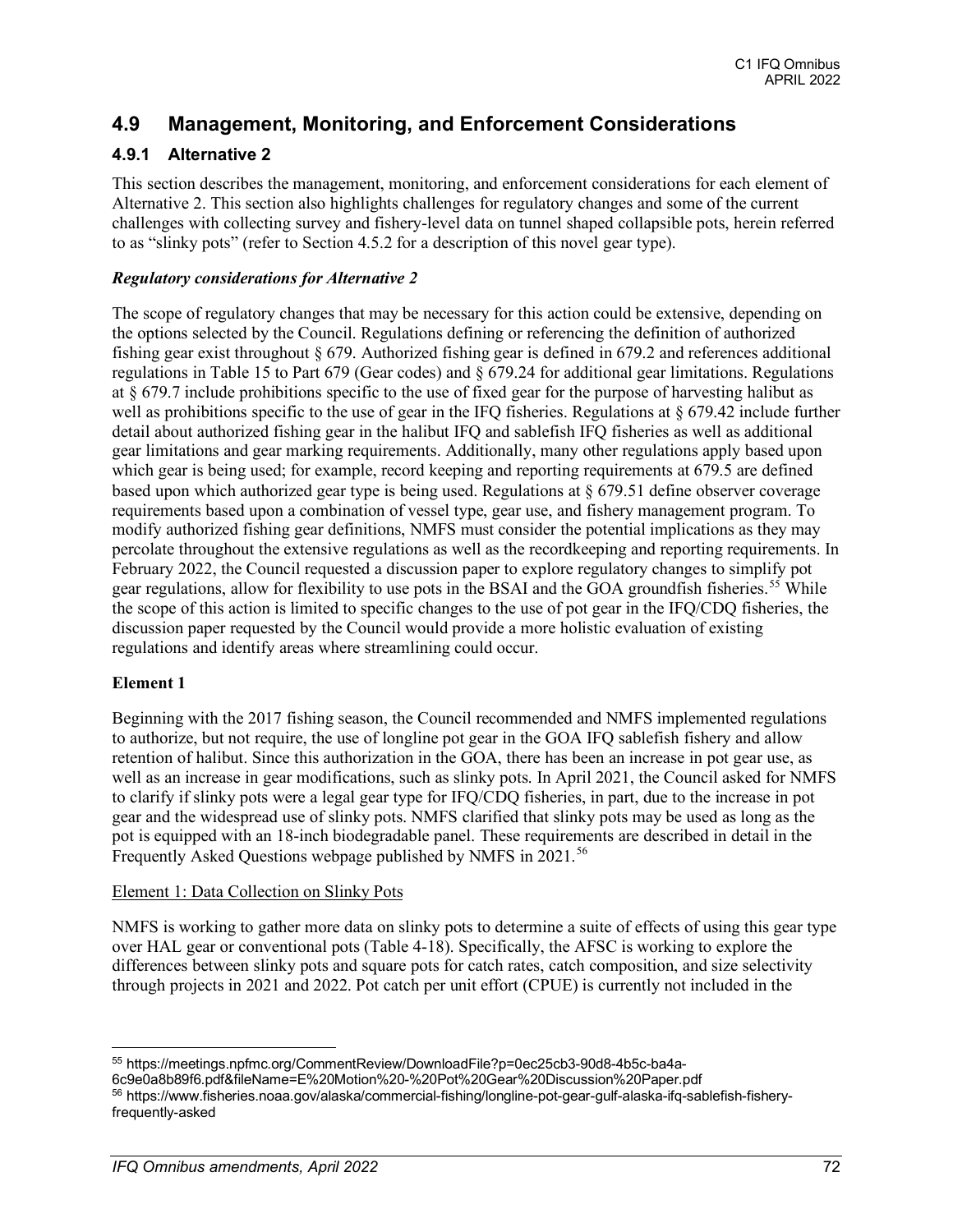sablefish fishery CPUE index, and stock assessment authors are continuing to explore development of a catch rate index for HAL and pot gear (Goethel et al. 2021).

In the summer of 2021, AFSC conducted a three-day pilot experiment in the West Yakutat region using slinky pots. The objective of this pilot study was to compare catch rates and catch composition between standard longline survey HAL gear and slinky pots. Each day, two sets were deployed in comparable geographic areas, depth profiles, and habitats. One set was composed of standard survey HAL gear with 90 skates, and the other set was composed of 90 slinky pots, each fitted with four 3.5-inch escape rings. To obtain catch rates and species composition, the catch on each hook and within each pot was recorded to species level. Additionally, length data were collected to examine the length compositions of the catch. This pilot study was a small-scale experiment, but provided preliminary data needed to design future experiments on catch rates, catch composition (e.g. bycatch), and size-selectivity of slinky pots. In 2022, the Observer Program will conduct a special project to explore pot gear attributes in the sablefish IFQ /CDQ fishery. This project will provide data on pot types and configurations that are needed if pot data are added to stock assessments in the future.

| Data set                               | Change                                                                                                                  | Data<br>Resolution | Challenges                                                                                                                                                                                                                                     | Status, Timeline, and<br>Feasibility                                                                                                                                               |
|----------------------------------------|-------------------------------------------------------------------------------------------------------------------------|--------------------|------------------------------------------------------------------------------------------------------------------------------------------------------------------------------------------------------------------------------------------------|------------------------------------------------------------------------------------------------------------------------------------------------------------------------------------|
| Catch<br>Accounting<br>System<br>(CAS) | Identify slinky<br>pots in catch data                                                                                   | Trip               | Currently does not<br>$\bullet$<br>differentiate pot<br>"type"<br>Pot type data<br>collected through<br>eLandings, EM, and<br>observer data<br>incorporated into<br>CAS                                                                        | Longer term. Data is<br>available starting<br>with collection in<br>2021.                                                                                                          |
| eLandings                              | New pot type<br>added in 2021.<br>Users can<br>differentiate<br>between rigid and<br>collapsible (i.e.,<br>slinky pots) | Trip               | Confusion around<br>$\bullet$<br>gear codes, need to<br>improve outreach<br>strategies with the<br>implementation of a<br>new data entry field<br>Use of multiple<br>types of pots<br>challenging and<br>requires multiple<br>landing reports. | Implemented as of<br>fall 2021. Education<br>and outreach are<br>ongoing. NMFS and<br>ADF&G are<br>continuing to explore<br>ways to collect<br>necessary data more<br>efficiently. |
| Federal<br>logbooks                    | New checkbox or<br>entry on Daily<br><b>Fishing Logbook</b><br>(DFL)                                                    | Haul               | Would require<br>changes to<br>regulations and an<br>update to the<br>logbook<br>Requires reprinting<br>of logbooks                                                                                                                            | Longer term                                                                                                                                                                        |

**Table 4-22. Options and challenges for collecting data on slinky pots.**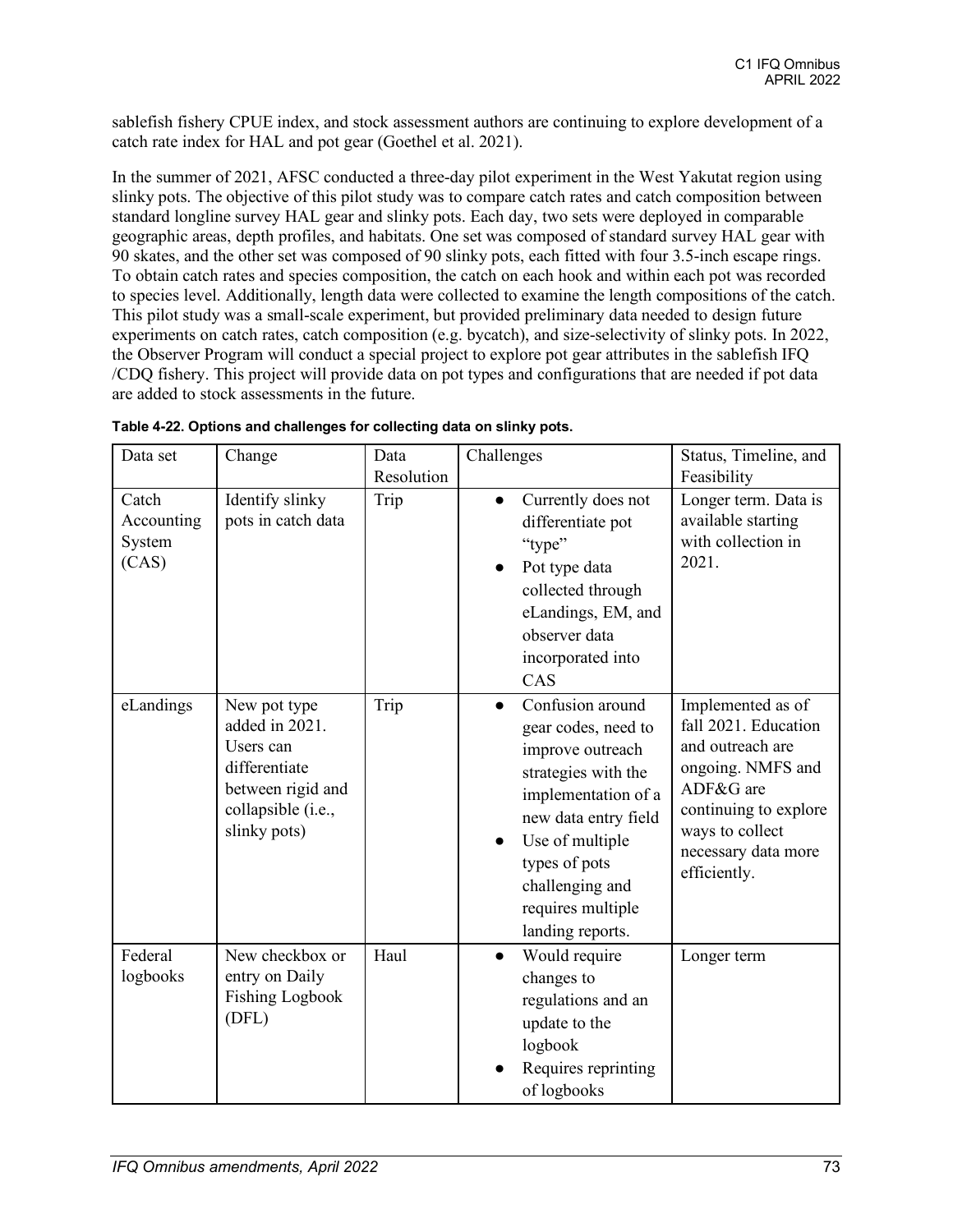|                                        |                                                                                                        |      | Logbook data are<br>not entered into a<br>database for the<br>entire fleet<br>Self-reported and<br>potential issues with<br>data quality would<br>require outreach<br>strategies to fishery<br>participants |                                                                                                                                                                                                                                  |
|----------------------------------------|--------------------------------------------------------------------------------------------------------|------|-------------------------------------------------------------------------------------------------------------------------------------------------------------------------------------------------------------|----------------------------------------------------------------------------------------------------------------------------------------------------------------------------------------------------------------------------------|
| <b>IPHC</b><br>logbooks                | New field                                                                                              | Haul | Funding and<br>$\bullet$<br>complications with<br>providing additional<br>data                                                                                                                              | Not a feasible option                                                                                                                                                                                                            |
| Fixed gear<br>electronic<br>monitoring | Include ID of pot<br>type in PSMFC<br>video review data                                                | Haul | Only available for<br>trips selected for<br>EM monitoring<br>Limited to type of<br>pot and<br>configurations are<br>difficult to collect.                                                                   | Already exists in<br>video review protocol<br>and NMFS needs to<br>modify data<br>structures to<br>incorporate the<br>information. In place<br>for 2022.                                                                         |
| Observer<br>data                       | Observers will<br>collect data on pot<br>gear attributes<br>(types,<br>configurations,<br>and numbers) | Haul | Haul level, not trip<br>$\bullet$<br>level<br>Short term project                                                                                                                                            | Pot Gear Attributes<br>Project will run for<br>the duration of the<br>2022 IFQ sablefish<br>fishery                                                                                                                              |
| Prior notice<br>of landing<br>(PNOL)   | Data clerk asks<br>what type of gear<br>fishermen is using<br>at time of PNOL<br>reporting             | Trip | This OLE dataset is<br>typically used by<br><b>NMFS</b><br>Would replicate the<br>information that<br>could be gathered in<br>eLandings                                                                     | Would require<br>changing Standard<br><b>Operation Procedures</b><br>(SOPs) for data<br>entry/what's reported<br>out, doesn't fit into<br>the description of the<br>contract, and would<br>likely require a<br>regulatory change |

#### **Element 1: Biodegradable Panel**

Currently, the requirements for a biodegradable panel state that each pot used to fish groundfish must be equipped with an 18-inch biodegradable panel that is within 6 inches of the bottom of the pot and is sewn with untreated cotton thread no larger than No. 30 (50 CFR part 679.2(15)(i)). This is described in greater detail in Section 2.2. When drafting any change to regulations, NMFS considers the scope of the regulation change and how the new regulations would be enforced by OLE.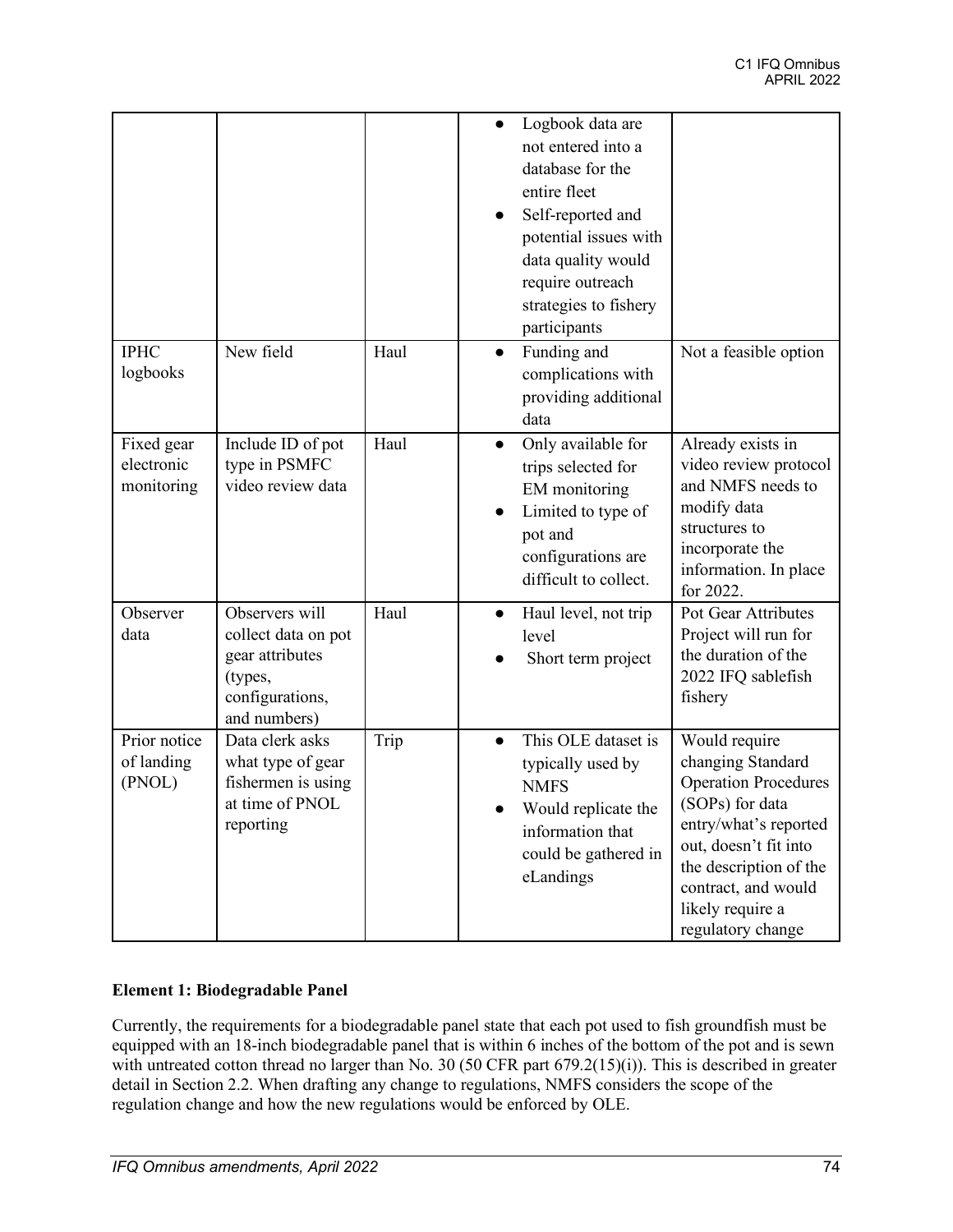Regulatory changes necessary to implement Element 1 would apply to the halibut and sablefish IFQ/CDQ fisheries in the BSAI and GOA IFQ regulatory areas. The current regulatory requirement for a biodegradable panel in pot gear applies to groundfish pots and does not specify exemptions specific to IFQ/CDQ fisheries. To implement the language in the motion, NMFS would add a paragraph to the existing definition of authorized pot gear at  $\S 679.2(15)(i)$  that would describe the use of a biodegradable twine to tie the door on the end of a slinky pot shut as an acceptable alternative to the current definition of a biodegradable panel when using slinky pots in the IFQ/CDQ fisheries in the BSAI and GOA. Given the current scope of this action, this element would not allow vessels using slinky pots to harvest federally managed non-IFQ groundfish to use gear biodegradable twine around the door in lieu of a biodegradable panel sewn into the mesh of the pot.

#### Element 1: Escape Rings

Escape rings, their use, and associated benefits in pot fisheries are described in greater detail in section 5.2.2 of the EA. Federal regulations do not prohibit the use of escape rings in pot gear, and many participants use pot gear with escape rings. The addition of an escape ring is not a substitute for a biodegradable panel as required in Federal regulation. State regulations require at least two circular escape rings, with a minimum diameter of 4 inches installed on opposing vertical or sloping walls of the pot.<sup> $57$ </sup> There is a Board of Fisheries proposal to reduce the minimum diameter from 4 inches to 3.75 inches.<sup>[58](#page-8-1)</sup> At the initial review, the Council did not select an option to include escape rings as a requirement in IFQ/CDQ halibut and sablefish fisheries. However, in February 2022, the Council requested a discussion paper to analyze gear configuration requirements for pot gear.<sup>[59](#page-8-2)</sup> As part of this discussion paper, NMFS could explore options for escape rings separate from this action.

#### **Element 2**

Element 2 would remove the buoy configuration, radar reflector, and flagpole requirements at § 679.24 but retain "LP" marking requirement. This would be implemented by simply removing these requirements from paragraph 679.24(a)(3). Marking requirements for longline pot gear used to fish sablefish IFQ in the GOA would continue to include a requirement for at least one hardball buoy marked with the capital letters "LP" on each end of the set. This would result in a clearly defined regulation which aids enforcement officers, agents, and other vessel operators in readily identifying gear types during at-sea inspections.

#### **Element 3**

Element 3 would authorize jig gear as a legal gear type for the harvest of sablefish IFQ/CDQ. In October 2021, the Council received an explanation specific to sablefish IFQ using the information paper provided to the Council in June of 2020. This paper concluded that jig gear is not an authorized gear type in the IFQ sablefish fisheries (NMFS 2020). Three conclusions were provided based on gear definitions at § 679.2 and gear restrictions at § 679.24 for each area (i.e., EGOA, CGOA, WGOA, and BSAI). While jig gear is not an authorized gear type for IFQ sablefish, it is an authorized gear type for IFQ/CDQ halibut in the GOA and BSAI. The Council then requested further analysis of jig gear as an authorized gear type in the IFQ/CDQ sablefish fisheries. This section expands the IFQ/CDQ sablefish discussion to include the applicability of the BSAI FMP, GOA FMP, sablefish TAC allocations, and how this change may be implemented in regulation.

<span id="page-8-0"></span><sup>57</sup> [https://www.adfg.alaska.gov/static/applications/dcfnewsrelease/1029668426.pdf](https://www.google.com/url?q=https://www.adfg.alaska.gov/static/applications/dcfnewsrelease/1029668426.pdf&sa=D&source=editors&ust=1630699934835000&usg=AOvVaw16xtZjbreIAzPVP8fcqW7L)

<span id="page-8-1"></span><sup>58</sup> [http://www.adfg.alaska.gov/static/regulations/regprocess/fisheriesboard/pdfs/2020-2021/proposals/221.pdf](https://www.google.com/url?q=http://www.adfg.alaska.gov/static/regulations/regprocess/fisheriesboard/pdfs/2020-2021/proposals/221.pdf&sa=D&source=editors&ust=1630699934837000&usg=AOvVaw3G7m1rwk6soMiia_d8XWtC)

<span id="page-8-2"></span><sup>59</sup> [https://meetings.npfmc.org/CommentReview/DownloadFile?p=0ec25cb3-90d8-4b5c-ba4a-](https://meetings.npfmc.org/CommentReview/DownloadFile?p=0ec25cb3-90d8-4b5c-ba4a-6c9e0a8b89f6.pdf&fileName=E%20Motion%20-%20Pot%20Gear%20Discussion%20Paper.pdf)

[<sup>6</sup>c9e0a8b89f6.pdf&fileName=E%20Motion%20-%20Pot%20Gear%20Discussion%20Paper.pdf](https://meetings.npfmc.org/CommentReview/DownloadFile?p=0ec25cb3-90d8-4b5c-ba4a-6c9e0a8b89f6.pdf&fileName=E%20Motion%20-%20Pot%20Gear%20Discussion%20Paper.pdf)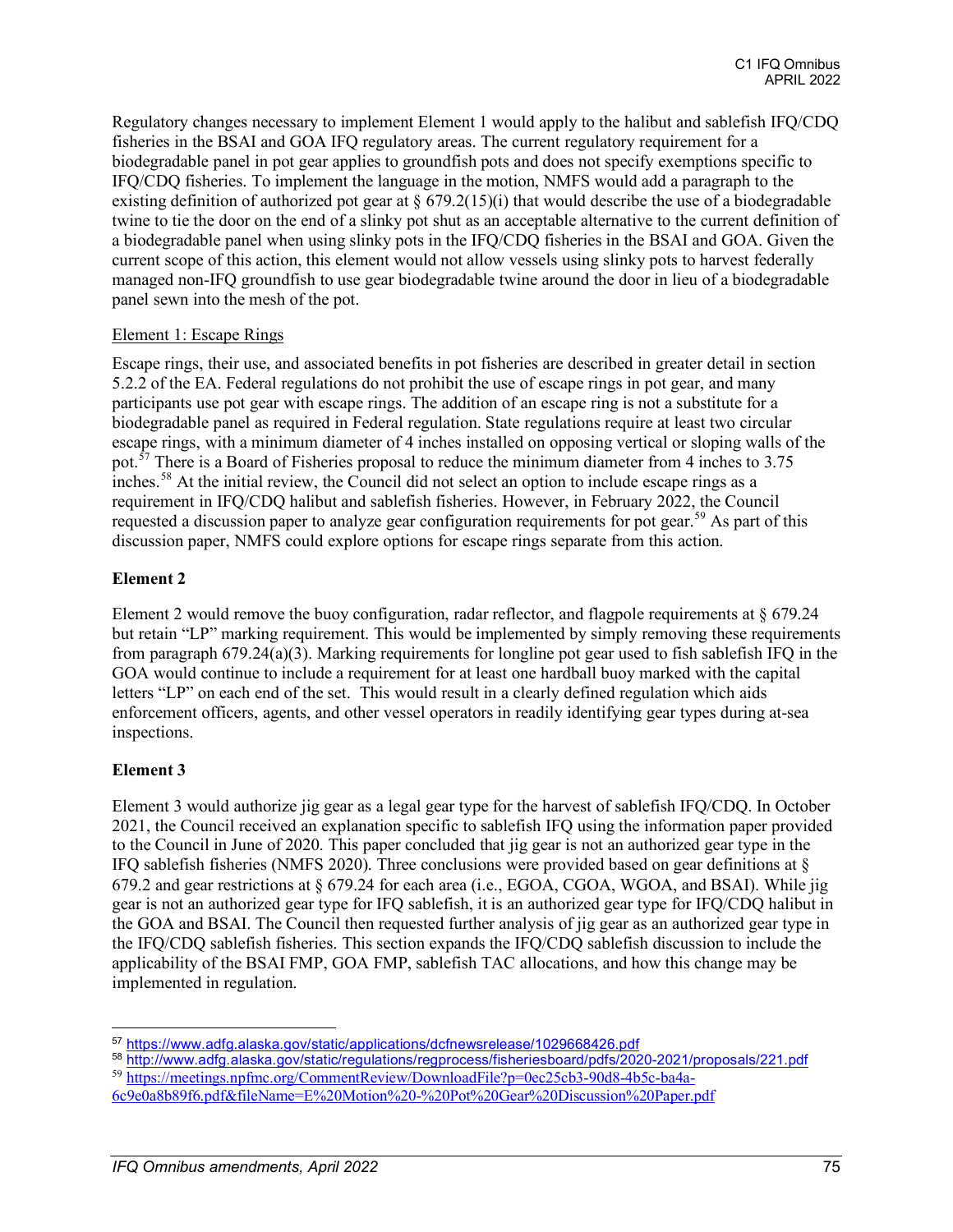In the BSAI[60](#page-9-0) and GOA[61](#page-9-1) FMPs, sablefish fisheries are categorized as *fixed gear* and managed under the IFQ Program. For the BSAI FMP fixed gear sablefish fisheries under *Definitions* at § 3.7.1, fixed gear is defined to include all HAL fishing gears (longline, **jigs,** handlines, troll gear, and pot gear). In the GOA FMP for the fixed gear sablefish fishery, legal gears for taking sablefish in the GOA at § 3.4.2 are longline gear, longline pot gear, and trawl gear. For the GOA FMP, longline gear is defined generally at  $\delta$ 3.4.1 as HAL, **jig**, troll, and handline. Both the BSAI FMP and GOA FMP refer to gear restrictions necessary for conservation and management at § 679. Throughout § 679, there are gear definitions and restrictions specific to sablefish for both the BSAI and GOA. Implementation of Element 3 is unlikely to require changes to the language included in the BSAI and GOA FMPs as they both defer to gear restrictions at § 679 and do not explicitly prohibit jig gear. Additionally, the BSAI FMP does not describe additional gear limitations specific to the fixed gear sablefish fishery and the GOA FMP only prohibits pot-and-line gear as an authorized gear type for sablefish which is a separate fixed gear definition from jig gear.

Under regulations at  $\S 679$ , as deferred to by the FMPs, sablefish TAC is allocated based on gear type for fixed gear in the GOA subareas, HAL or pot gear in the BS and AI subareas, and trawl gear for both the GOA and BSAI subareas (50 CFR 679.20(a)(4)). For sablefish TAC in the GOA subareas, allocations are based on two categories; fixed gear and trawl gear. For sablefish harvested from any GOA reporting area, fixed gear is defined as longline gear, longline pot gear, and all pot gear (§ 679.2). Although longline gear can include jig gear (§ 679.2), it is a restricted gear type for sablefish under  $§$  679.24(c). For sablefish TAC in the BSAI subareas, allocations are based on two categories; fixed gear (which is defined at 679.2(4)(ii) as all HAL gear and all pot gear) and trawl gear. Additionally, CDQ reserves are specific only to the BSAI subareas and gear types. As with the GOA, if a vessel operator with IFQ or CDQ uses any other gear types other than the gear types authorized for sablefish harvested from any BSAI subareas they are considered prohibited species (50 CFR 679.24(c)).

To authorize jig gear as a legal gear type for IFQ/CDQ fisheries, regulations would need to be modified for the sablefish TAC gear allocations at  $\S 679.20(a)(4)$ . These changes would not alter the allocation structure for sablefish TAC but modify the definition of allowable gear types for each subarea. Since the definition, *fixed gear* is already used for the EGOA, CGOA, and WGOA subareas, no changes would be required. However, since the definition, *hook-and-line or pot gear* is used for the BS and AI subareas, it is recommended that the gear allocation descriptor is changed to *fixed gear*. Additionally, under § 679.2, the definition of fixed gear for sablefish harvested from any GOA or BSAI subarea would need to be modified to include either jig or longline gear (which includes jig gear) and restrictions would need to be lifted at § 679.24(c) so that jig or longline gear is not a restricted gear for GOA and BSAI subareas and so that harvests of sablefish using jig or longline gear would not be considered prohibited species provided by § 679.21(a). Contrary to the rationale above, there is currently one location in regulations, Table 15 to § 679, that incorrectly states that jig gear is an authorized gear type for sablefish harvested from any GOA reporting area. Table 15 to Part 679 was last updated by the final rule implementing Amendment 101 to the GOA FMP (81 FR 95435, January 27, 2017). The primary purpose of this table is to define the gear codes, descriptions, and use of these gear codes for recordkeeping and reporting purposes. NMFS interprets the inclusion of jig gear in the description of authorized gear for sablefish harvested from any GOA reporting area included in Table 15 to Part 679 as an error. However, if Element 3 is recommended by the Council to authorize jig gear for sablefish IFQ and sablefish CDQ fisheries, this table would not need to be modified; however, regulations throughout § 679 would be updated.

Implementation of Element 3 to authorize the use of jig gear in the sablefish IFQ/CDQ fisheries could result in less observer data depending upon the amount of IFQ harvested with jig gear. Under current observer coverage levels at § 679 Subpart E and the Annual Deployment Plan (ADP) for observers and

<span id="page-9-0"></span><sup>60</sup> <https://www.npfmc.org/wp-content/PDFdocuments/fmp/BSAI/BSAIfmp.pdf>

<span id="page-9-1"></span><sup>61</sup> <https://www.npfmc.org/wp-content/PDFdocuments/fmp/GOA/GOAfmp.pdf>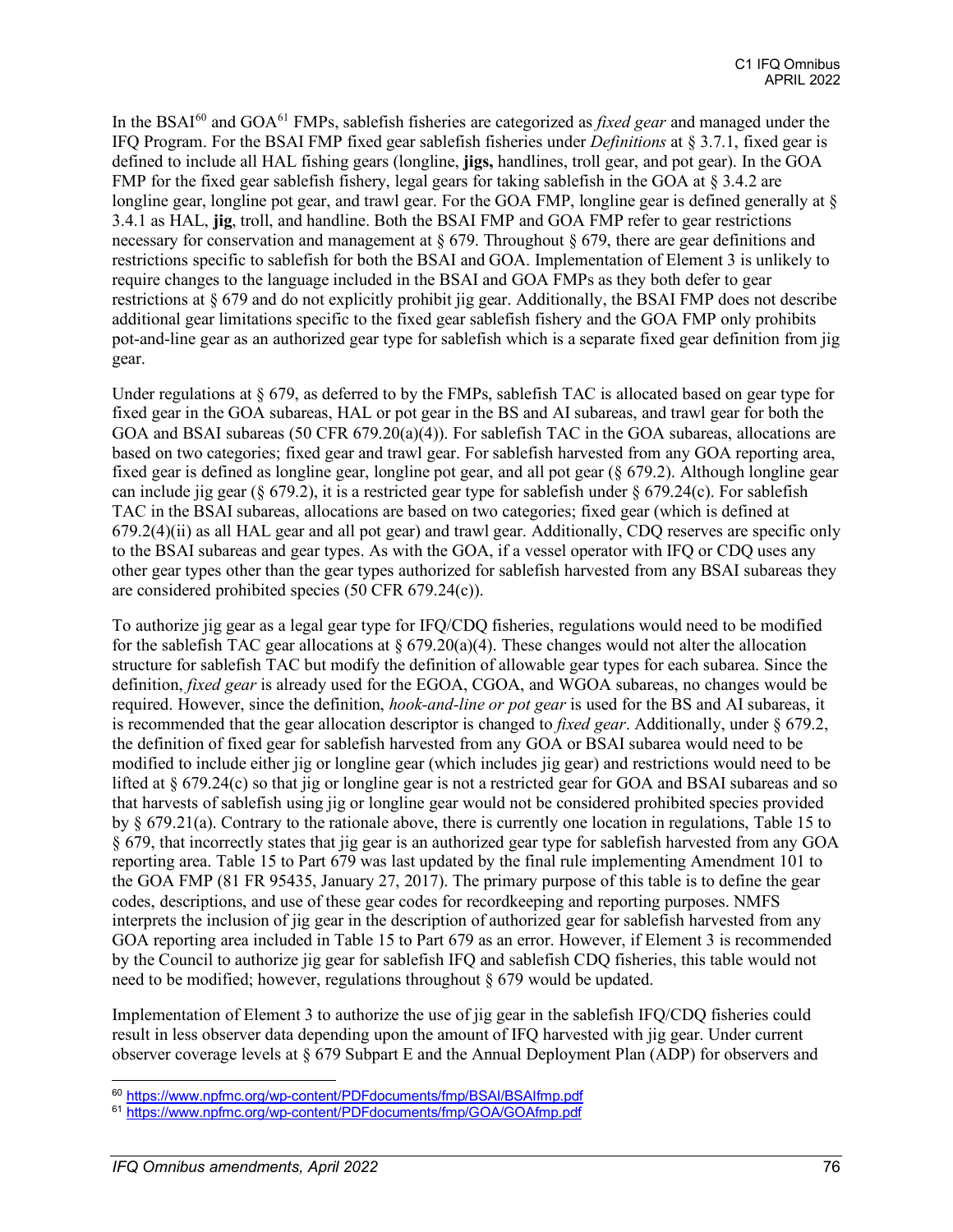EM in the partial coverage category, all vessels greater than 40 ft. LOA harvesting sablefish IFQ with pot or HAL gear are in either the observer or EM selection pools. Under the ADP, vessels of all sizes fishing with jig gear have been and are currently placed in the no-selection pool. Vessels in the no-selection pool are not required to log fishing trips in ODDS, nor are they required to comply with observer or EM requirements. In the ADP, since 2013, vessels of any length in the partial coverage category and exclusively fishing with jig gear have been in the no selection pool. Observer or EM coverage for vessels using jig gear could be required under a future ADP; however, observer sampling and EM data review protocols would need to be developed for this gear type.

#### **Element 4**

Element 4 would revise pot gear configuration requirements for tunnel openings for pots used to fish IFQ halibut and sablefish in the GOA and BSAI Element 4, without the option, would remove the maximum tunnel opening requirement for a vessel that begins a trip with unfished halibut IFQ onboard. The option included in the October 2021 Council Motion would remove the maximum tunnel opening requirement for vessels fishing IFQ sablefish. Paragraph (15)(ii) of the definition of Authorized fishing gear at 50 CFR § 679.2 describes the current tunnel opening requirements for pots used to fish groundfish in the federally managed fisheries. This definition does not differentiate between pots used to fish groundfish and pots used to harvest IFQ/CDQ sablefish and halibut. For implementation of Element 4, interpretation of existing and new regulations should be considered. For example, an exception to the maximum tunnel opening requirements already exists for pot gear used to harvest halibut IFQ in the BSAI. Adding yet another exception to the maximum tunnel opening requirements for pot gear used in Federal fisheries could create additional confusion for fishermen and enforcement. Upon encounter with a fishing vessel using pot gear, an enforcement officer would need to be able to determine which regulations apply (e.g., at the dock, while in transit to or from fishing grounds, as well as during fishing). When the Council provides a recommendation, they should consider how this exception will be implemented and enforced. Regardless of which option the Council selects for this element, if a vessel operator wants to move between the Pacific cod pot fishery and the sablefish IFQ or CDQ pot fisheries, the vessel could not use the same set of pot gear without modifications to comply with the different tunnel opening requirements.

If the Council recommends Element 4 without the option, an exception to the tunnel opening requirement would be added for vessels that begin a trip with unfished halibut IFQ or CDQ onboard a vessel in the BSAI or GOA.

If the Council recommends Element 4 with the option, as described in the October 2021 motion, an exception would be added for vessels that begin a fishing trip with sablefish IFQ or CDQ onboard a vessel in the BSAI or GOA. The motion language uses "targeting", NMFS interprets this to mean--if a vessel begins a fishing trip to harvest sablefish IFQ or CDQ from any IFQ regulatory area, they would be exempt from the tunnel opening requirement. Element 4 with the option would result in a more consistent exception for fishermen and enforcement because the exception would apply to both IFQ species in all IFQ regulatory areas in the BSAI and GOA.

#### **Element 5 and Element 6**

Element 5 would revise pot limits for Western Yakutat and/or Southeast Outside to 160 pots per vessel (Suboption a), 200 pots per vessel (Suboption b), or 300 pots per vessel (Suboption c). Element 6 would revise the gear retrieval requirements to remove the requirement (Option 1) or modify the requirement to 7 days for all GOA areas (Option 2) with a suboption of 3 days in the Southeast Outside District of the GOA. For Amendment 101 to the GOA FMP, The Council considered a range of options (60 to 400 pots) for WY and SEO areas and established varying gear retrieval requirements for longline pot gear in each GOA sablefish area (81 FR 95435, December 28, 2016). During the development of Amendment 101, the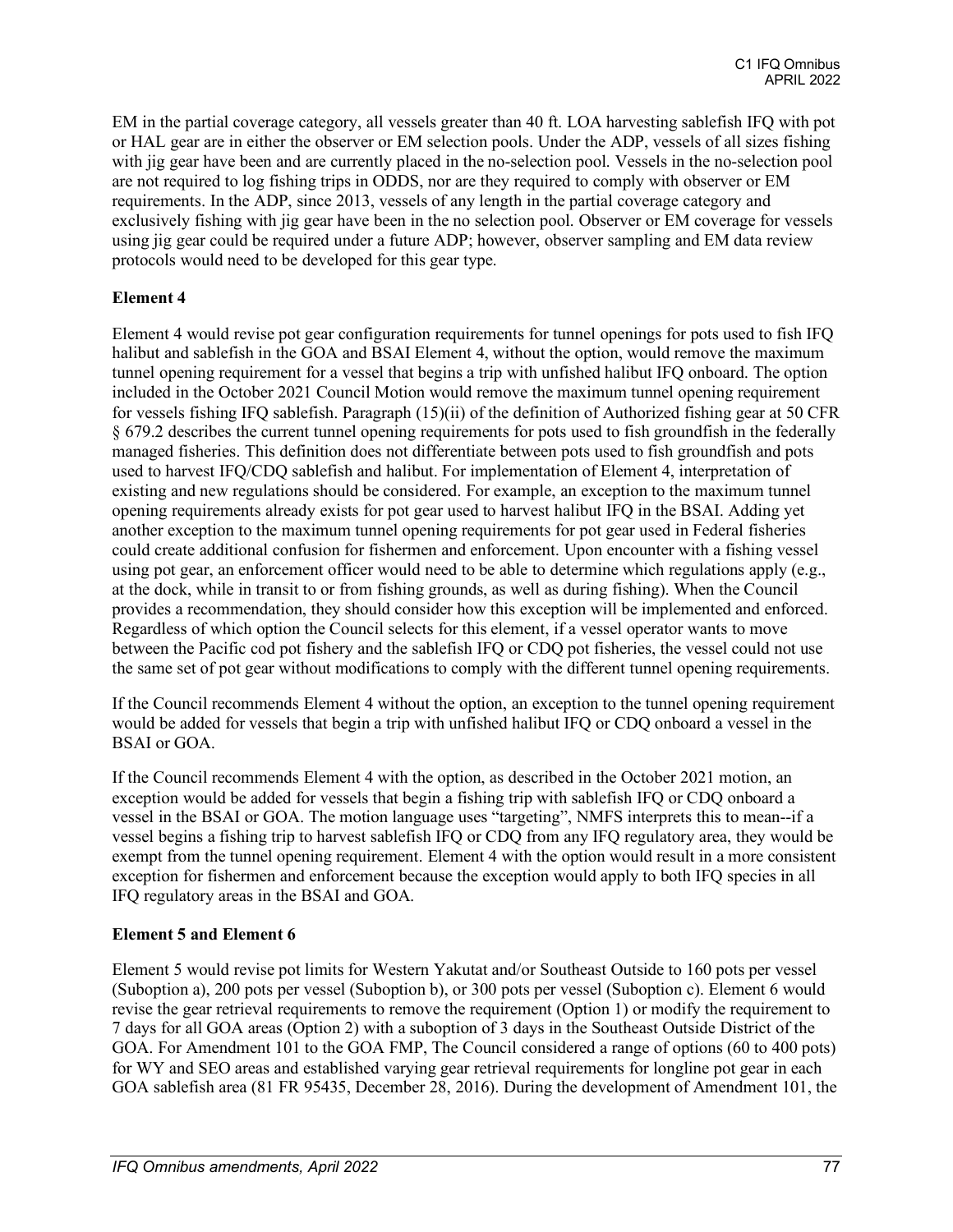Enforcement Committee reviewed pot limits, gear retrieval, and gear specifications.<sup>[62](#page-11-0)</sup> The Committee determined pot limits are not a means to address vessel overloading as every vessel is different and have varying capacities for gear. For final action for Element 5 and 6, if the Council determines that varying pot limits and gear retrieval requirements across areas are a means of preventing grounds preemption and gear conflicts across GOA areas, they may wish to consider how this range will be enforced. The Enforcement Committee provided law enforcement precepts intended as general guidance for the Council to assist in a rulemaking project.<sup>[63](#page-11-1)</sup> In this guide, the committee noted that improving consistency across all areas is preferred as vessels operate across multiple regulatory areas. The committee also highlighted disadvantages to enforcing restrictions on gear deployment (i.e., soak time, hook/pot counts, etc.) because they are challenging to monitor during at-sea boardings, for vessel operators to interpret, and for enforcement officers to manage violations. For improved enforceability and compliance, the committee recommended ensuring consistency across FMPs and regulatory areas.

#### **4.9.1.1 Additional Regulatory Considerations Recommended by NMFS**

#### **Daily Fishing Logbook (DFL) requirements for vessels less than 60 ft LOA using more than one gear type**

This section includes information about a regulatory clarification that NMFS recommends to clarify logbook requirements for vessels under 60 ft LOA, which participate in the longline pot sablefish IFQ fishery. Existing recordkeeping and reporting regulations for vessels under 60 ft LOA were developed and implemented under Amendment 101 to the GOA FMP [\(81 FR 95435, December 28, 2016\)](https://www.govinfo.gov/content/pkg/FR-2016-12-28/pdf/2016-31057.pdf). Since implementation of Amendment 101, some vessels using pot gear in the GOA have also used H&L gear either on the same trip or on subsequent trips. NMFS has interpreted recordkeeping and reporting requirements as implemented under Amendment 101 to require these vessels to maintain a longline and pot DFL for the entire year following the first deployment of pot gear. The following description summarizes the applicability of the logbook requirements for vessels in this fishery:

- Per IPHC regulations at 20(1) vessels operating in the IFQ sablefish fishery, which are greater than or equal to 26 ft LOA are required to use one of the following logbooks: groundfish/IFQ longline and pot gear DFL; Alaska H&L logbook; ADF&G online-pot logbook; or IPHC logbook.
- Per Federal regulations at 50 CFR part  $679.5(a)(4)$  for CVs less than 60 ft LOA, except for vessels using pot gear (as described in paragraph  $(c)(3)(i)(B)(1)$  and the vessel activity report in paragraph (k)), they are not required to comply with the reporting requirements of this section.
- Per Federal regulations at 50 CFR part 679.5(c)(3)(i)(B)(*1*) CVs less than 60 ft LOA, operating in the IFQ or CDQ sablefish fisheries and using longline pot gear in the GOA, or pot gear in the BSAI must maintain a longline and pot gear DFL.

Therefore, if a vessel is using longline pot gear to harvest IFQ/CDQ sablefish or IFQ/CDQ halibut, they are constrained to the requirement of using a DFL. If a vessel is not using longline pot gear, then they are not required to maintain a DFL.

There are active periods for different vessel types (i.e., CV using longline or pot gear) as established by 50 CFR 679.5(c)(2)(i)(A). A CV is active when gear is fishing in a reporting area, with the exception of

<span id="page-11-0"></span><sup>62</sup> [https://meetings.npfmc.org/CommentReview/DownloadFile?p=217d70a2-8703-428e-9884-](https://meetings.npfmc.org/CommentReview/DownloadFile?p=217d70a2-8703-428e-9884-fb659b523f28.pdf&fileName=Enforcement%20Minutes%20April%202015.pdf)

[fb659b523f28.pdf&fileName=Enforcement%20Minutes%20April%202015.pdf](https://meetings.npfmc.org/CommentReview/DownloadFile?p=217d70a2-8703-428e-9884-fb659b523f28.pdf&fileName=Enforcement%20Minutes%20April%202015.pdf)

<span id="page-11-1"></span><sup>63</sup> [https://www.npfmc.org/wp-content/PDFdocuments/membership/Enforcement/Enforcement\\_Precepts\\_1215.pdf](https://www.npfmc.org/wp-content/PDFdocuments/membership/Enforcement/Enforcement_Precepts_1215.pdf)